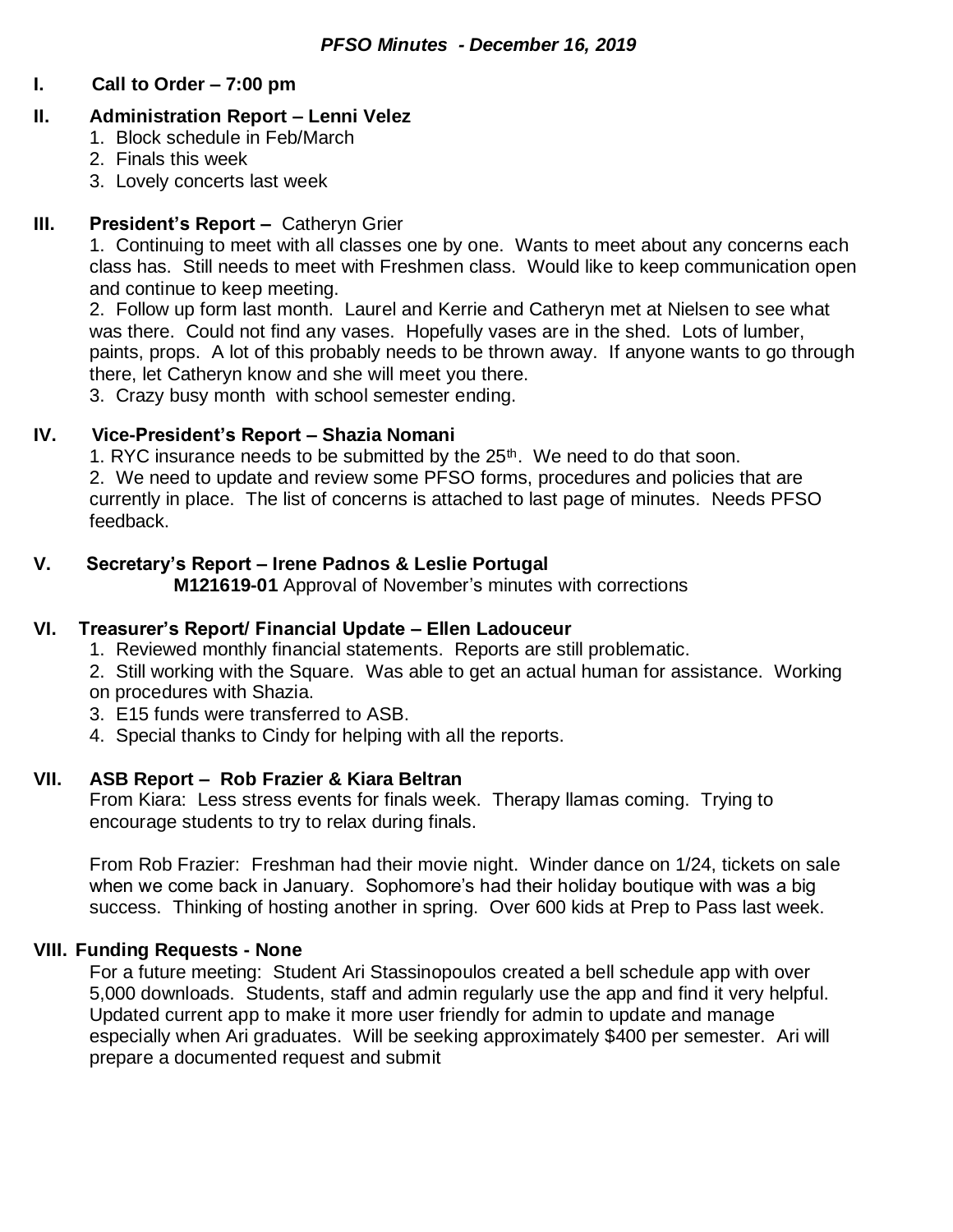## **IX. Class Reports**

A. **Class of 2020:** Senior Ball tickets going on sale in January. Cost is \$85 per DHS student. April 3 is last day to purchase tickets. Movie tickets are sold out. Starting in January, the Class of 2023 will be selling the movie tickets. Need senior parents to work basketball doors as a class fundraiser.

# B. **Class of 2021:** Nothing

C. **Class of 2022:** Tamale orders just closed. Pick up is Wednesday. Participated in the boutique. Facility was not set up and lots of frustration in the beginning – just an fyi for next time. Would like to do a spring boutique. Pasta fundraiser is still open.

D. **Class of 2023**: Had movie night as their ASB fundraiser. Want to have a parent event.

# **X. Old Business: None**

## **XI. New Business:**

1. Ms. Angel-Diaz with FMP is here with students to give us an update on FMP. FMP is three times a week during lunch and mentors give up their Gael period to help with FMP. The executive members are working on communications with all middle schools in the district. They are creating an Empathy Table – the students have noticed lots of kids sitting alone during their lunch times. Starting next semester, executive board students will get training on how to listen and allow students to vent to them. Getting training from therapists to get training on issues that they cannot handle and will refer to mental health office. Setting up two tables outside the mental health center. Lastly, the current school theme is that we are not just 20 minute mentors. Expanding FMP to go beyond just the class and also to support teachers and staff to show the school that FMP is here for the entire school, helping hands.

2. Raise Your Class Update: Setting up a meeting with the Shannon Center. Have insurance set. Unfortunately no sponsors. Chamber of Commerce businesses did not respond to communications.

3. National Honors Society requested a flyer be sent out. We will send an individual email blast for it. Deadline is January 9.

## **XII. Open to the Floor:**

**1.** Ellen attended the Superintendent meeting. Both Fredrickson and Dublin El had kids hit during drop off. Dr. Marken is taking this very seriously and is going to be dealing with this.

Meeting adjourned 8:19 pm. Next meeting on 01/27/20